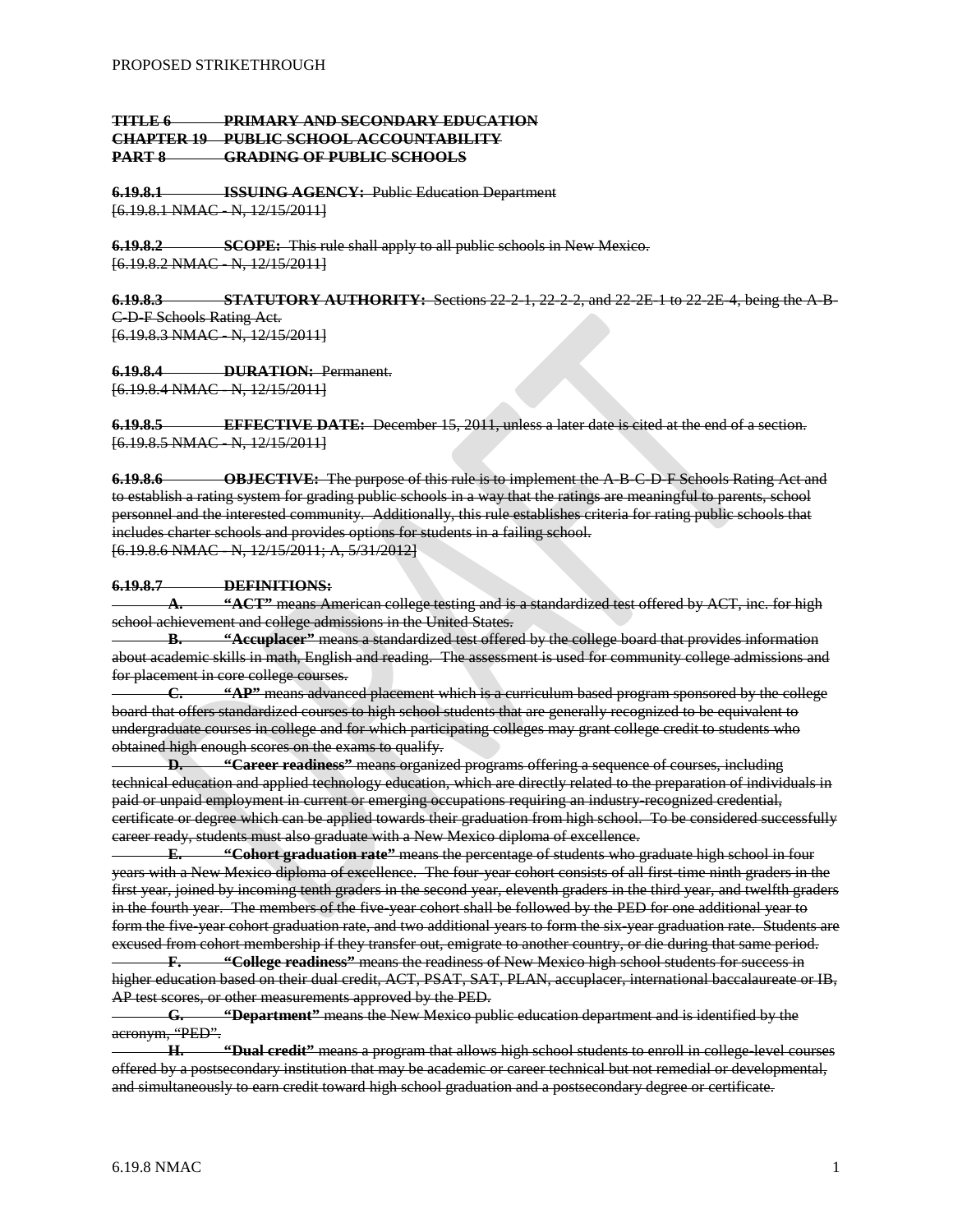**I. "International baccalaureate"** or **"IB"** means an educational foundation that requires the use of and monitors a standardized curriculum leading to internationally recognized certification.

**J. "Opportunity to learn survey"** means a brief survey that asks students about their teacher's predominant instructional practices in the classroom.

**K. "Performance level"** means a level of performance as indicated by scale scores on the New Mexico standards based assessment.

**L. "PLAN"** means a 10<sup>th</sup> grade assessment published by ACT that is designed to guide a student's review of their progress towards college and career readiness.

**M. "Proficiency in reading and mathematics"** means a student's score of proficient or advanced on the New Mexico standards based assessments.

**N. "PSAT"** or **"PSAT/NMSQT"** means the preliminary SAT/national merit scholarship qualifying test which is a standardized test offered by the college board for both preliminary and primary selection to determine a student's eligibility and qualification for the national merit scholarship program.

**O. "RtI framework"** means a multi-tiered intervention model that uses a set of increasingly intensive academic or behavioral supports, matched to student need, as a framework for making educational programming and eligibility decisions. The model includes primary, secondary and tertiary levels of intervention based on progress monitoring to determine the student's response or lack of response to the instruction/intervention. **P. "SAT"** means a standardized test offered by the college board for college admissions in the

United States.

**Q. "School growth"** means growth of a school performance over a three year period, as calculated by value added modeling (VAM).

**R. "School options"** means a right to transfer to any public school not rated an F in the state or have children continue their schooling through distance learning offered through the statewide or a local cyber academy. **S. "Secretary"** means the secretary of public education of the PED.

**T. "Standards-based assessments"** means the collection of instruments that assess student academic performance and the students' progress toward meeting the New Mexico content standards with benchmarks and performance standards, and are administered annually in grades three, four, five, six, seven, eight, 10 and 11. **U. "Status"** means a single year measurement of a school.

**V. "Student growth"** means learning a year's worth of knowledge in one year's time, which is demonstrated by a student's performance on New Mexico standards-based assessments that shows the student: moving from one performance level to a higher performance level; or

**(2)** maintaining a proficient or advanced proficient performance level; or

**(3)** remaining in beginning step or nearing proficient performance level but improving a number of scale score points.

**W. "Supplemental accountability model"** or **"SAM"** refers to any schools that qualify for a modified accountability calculation. To be eligible as a SAM school, the school must serve a student population where ten percent or more of the students are 19 years of age or older, or where twenty percent or more of the nongifted students qualify for special educational services. Additionally the school, when established, must have the primary mission to address the needs of students who are at risk of educational failure as indicated by poor grades, truancy, disruptive behavior, eligibility for special education services, or other factors associated with temporary or permanent withdrawal from school.

**X. "VAM or "value added model"** means estimating conditional school growth and conditional status, where "conditional" refers to taking student background characteristics into account. [6.19.8.7 NMAC - N, 12/15/2011; A, 5/31/2012]

#### **6.19.8.8 REQUIREMENTS:**

**A.** The department shall grade all public schools annually by assigning a letter grade of either A, B, C, D or F to each school. Assessment results of all students, including students with a disability and students who are English language learners, shall be considered in assigning schools a letter grade.

**B.** Elementary and middle schools shall be graded based on:

**(1)** student performance, including achievement on the New Mexico standards-based assessments;

**(2)** student growth in achievement based on the New Mexico standards-based assessment;

**(3)** student growth of the lowest twenty-fifth percentile of students in the public school based on the New Mexico standards-based assessments;

**(4)** school growth based on the New Mexico standards-based assessments;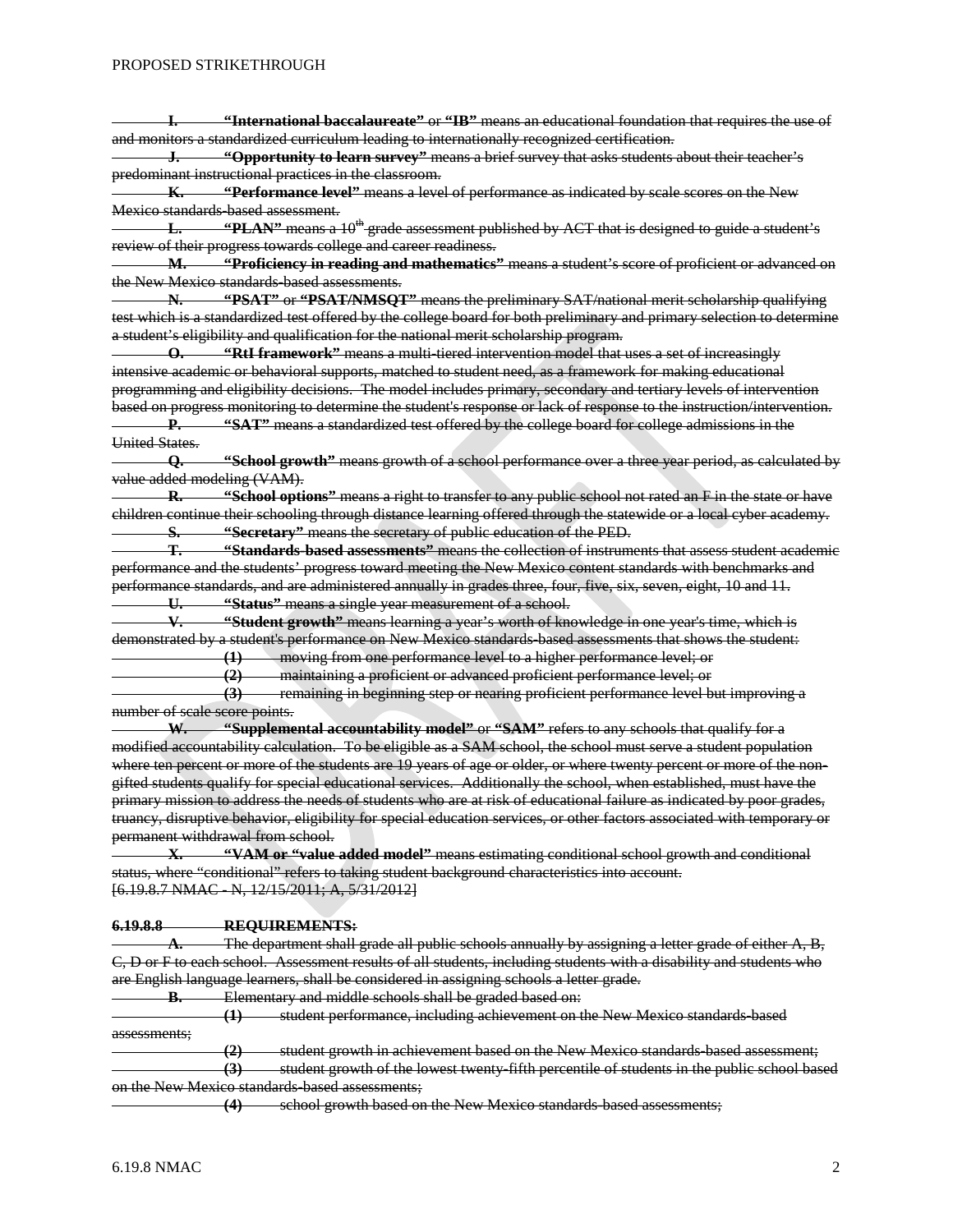#### PROPOSED STRIKETHROUGH

**(5)** school attendance; and **(6)** the results of an opportunity to learn survey. **C.** High schools shall be graded based on: **(1)** student performance, including achievement on the New Mexico standards-based assessments; **(2)** student growth in achievement based on the New Mexico standards-based assessments; **(3)** student growth of the lowest twenty-fifth percentile of students in the public school based on the New Mexico standards-based assessments:

**(4)** school growth based on the New Mexico standards-based assessments; **(5)** four-year and five-year cohort graduation rate, and beginning with the 2012-2013 school year, a six-year cohort graduation rate;

**(6)** school growth in the four-year cohort graduation rate;

**(7)** college readiness (i.e., ACT, PSAT, dual credit, SAT, PLAN, accuplacer, international baccalaureate or IB, or AP scores) or career readiness (i.e., pre-apprenticeship programs, and cooperative education programs);

**(8)** school attendance; and

**(9)** the results of an opportunity to learn survey.

**D.** The department shall annually publish disaggregated school grading data on its website.

**E.** The parent of a student enrolled in a public school rated F for two of the last four school years shall have a right to either:

**(1)** transfer the student in the same grade to any public school in the state not rated F; or

**(2)** continue their schooling by means of distance learning through the statewide cyber academy or distance learning offered by any New Mexico school district or charter school, provided that the entire cost of distance learning shall be paid by the school that was rated F and in which student is still enrolled.

**F.** The transfer of any student pursuant to the A-B-C-D-F-Schools Rating Act shall be conducted pursuant to the open enrollment provisions of Section 22-1-4 NMSA 1978, provided that no school district or charter school shall adopt enrollment policies that exclude the enrollment of a student from a school rated F for two of the last four school years, and provided further that students seeking to enroll in a charter school must participate in that school's lottery unless the school has not exceeded its enrollment limit and in any event the enrollment procedures set forth in Section 22-8B-4.1 NMSA 1978 shall apply. A school district shall not be responsible for the transportation cost or transportation of a student who transfers to a charter school or to a school in another New Mexico school district. A school district shall, however, be responsible for the transportation and transportation cost of a student who transfers to another school within the same district even where that school is outside of the student's attendance zone.

**G**. The options available pursuant to Subsection E of Section 6.19.8.8 NMAC, which shall be available to students with a disability and students who are English language learners, shall be in addition to any remedies provided for in the Assessment and Accountability Act (Chapter 22, Article 2C NMSA 1978) for students in schools in need of improvement or any other interventions prescribed by the federal No Child Left Behind Act of 2001.

[6.19.8.8 NMAC - N, 12/15/2011; A, 5/31/2012]

**6.19.8.9 DETERMINATION OF A SCHOOL'S GRADE:**

For elementary and middle schools, the indicators shall be weighted by assigning up to a maximum of 100 points as follows:

**(1)** 40 points for student performance, including achievement on the New Mexico standardsbased assessments of which 25 points shall be based on status proficiency and 15 points shall be based on VAM;

**(2)** 20 points for student growth based on the New Mexico standards-based assessments; **(3)** 20 points for student growth of the lowest twenty-fifth percentile of students in the public school based on the New Mexico standards-based assessments;

**(4)** 10 points for school growth based on the New Mexico standards-based assessments; **(5)** five points for school attendance;

**(6)** five points for results of an opportunity to learn survey; and

**(7)** in addition to the 100 points described above, an elementary or middle school may be assigned a total of five percent bonus points for either demonstrated parental involvement or demonstrated student participation in extracurricular activities, where: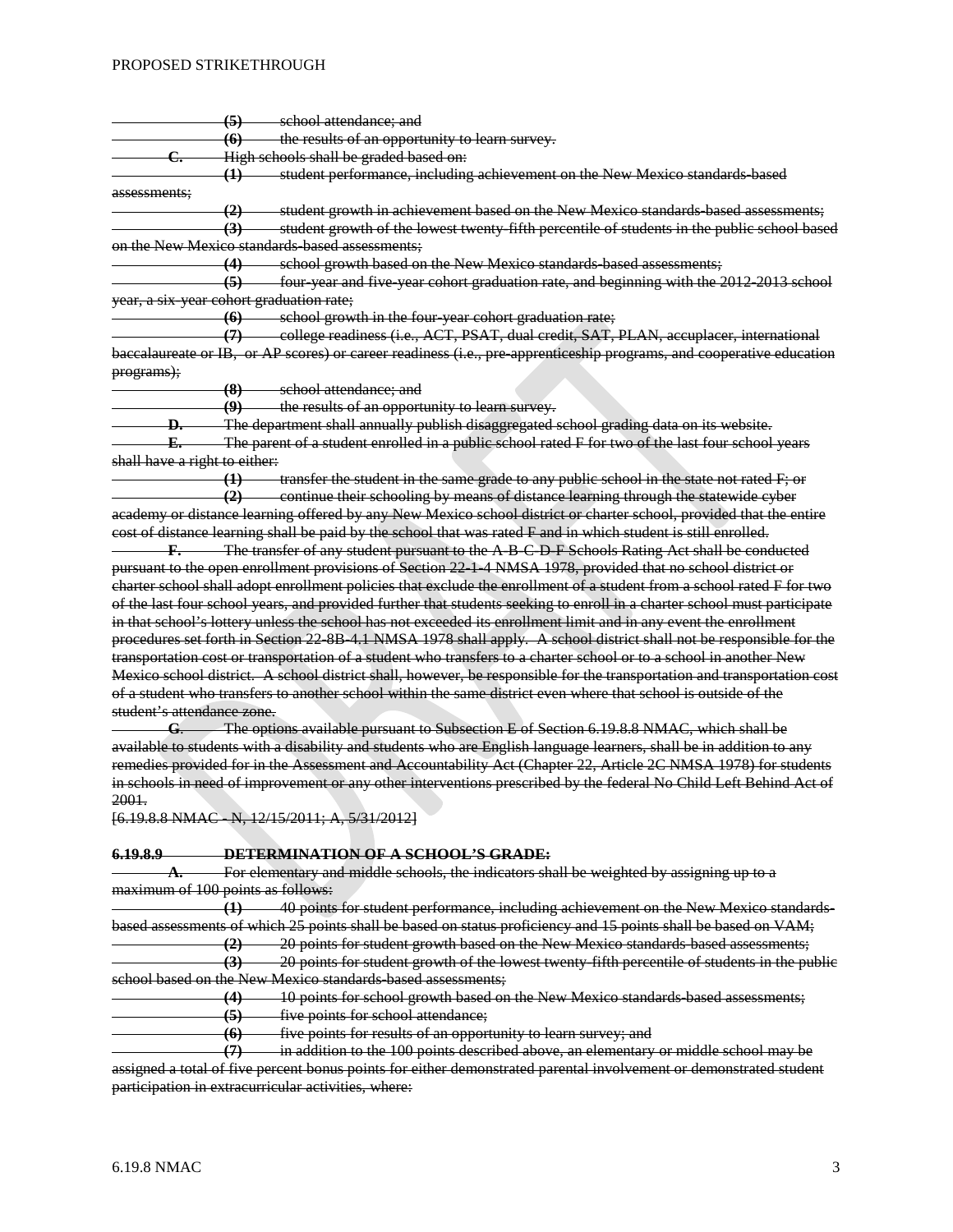**(a)** parental involvement shall include but not be limited to innovative school programs involving parental input, detailed parental surveys on key educational initiatives, successful school and parent partnerships, increasing parental volunteerism, parental membership on audit committees pursuant to 22-8- 12.3 NMSA 1978, and improvement of communication, all of which shall be verifiable; **(b)** extracurricular activities shall include any single or combination of student participatory activities that include but are not limited to campus based academic and fine arts activities, campus based leadership activities, or any of the activities governed by the New Mexico activities association, all of which shall be verifiable. **B.** For elementary and middle schools after totaling the points of each indicator, the following grade shall be assigned: **(1)** a grade of A indicates a score of 75.0 points or higher; **(2)** a grade of B indicates a score of 60.0 to less than 75.0 points; **(3)** a grade of C indicates a score of 50.0 to less than 60.0 points; **(4)** a grade of D indicates a score of 37.5 to less than 50.0 points; and **(5)** a grade of F indicates a score of less than 37.5 points. **C.** For high schools, the indicators shall be weighted by assigning up to a maximum of 100 points as follows: **(1)** 30 points for student performance, including achievement on the New Mexico standardsbased assessments of which 20 points shall be based on status proficiency and 10 points shall be based on VAM; **(2)** 10 points for student growth based on the New Mexico standards-based assessment; **(3)** 10 points for student growth of the lowest twenty-fifth percentile of students in the high school based on the New Mexico standards-based assessment; **(4)** 10 points for school growth based on the New Mexico standards-based assessment; **(5)** eight points for the four-year cohort graduation rate; **(6)** five points for school growth in the four-year cohort graduation rate; however, schools that do not have members of any cohort are exempted from the graduation component of school grading for that year; the exempted school's overall grade will be comprised of the remaining grading components and its overall points will be adjusted to the standardized scale; **(7)** four points for the five-year and six-year graduation rates; however, schools that do not have members of any cohort are exempted from the graduation component of school grading for that year; the exempted school's overall grade will be comprised of the remaining grading components and its overall points will be adjusted to the standardized scale; **(8)** five points for student participation in college or career readiness; **(9)** 10 points for student success in college or career readiness; **(10)** three points for school attendance; **(11)** five points for the results of an opportunity to learn survey; and **(12)** in addition to the 100 points described above, a high school may be assigned a total of five bonus points for either demonstrated parental involvement or demonstrated student participation in extracurricular activities where: **(a)** parental involvement shall include but not be limited to verifiable innovative school programs involving parental input, detailed parental surveys on key educational initiatives, successful school and parent partnerships, increasing parental volunteerism, parental membership on audit committees pursuant to 22- 8-12.3 NMSA 1978, and improvement of communication, all of which shall be verifiable; **(b)** extracurricular activities shall include any single or combination of verifiable student participatory activities that include but are not limited to campus based academic and fine arts activities, campus based leadership activities, or any of the activities governed by the New Mexico activities association. **D.** A school will qualify as a supplemental accountability model or SAM when they serve a higher proportion of returning dropouts or students with disabilities. Utilizing modifications for graduation, career and college readiness, and bonus points, SAM schools must meet all other indicators for high schools, with the exception of these modified indicators: **(1)** graduation cohort assignments will be made at the time the student enters the SAM school, based on the student's grade at entry; **(2)** career and college readiness participation and success may be demonstrated by meeting benchmark scores on career readiness assessments approved by the PED; and **(3)** bonus points can include evidence that the school is meeting goals specialized for the non-traditional student population.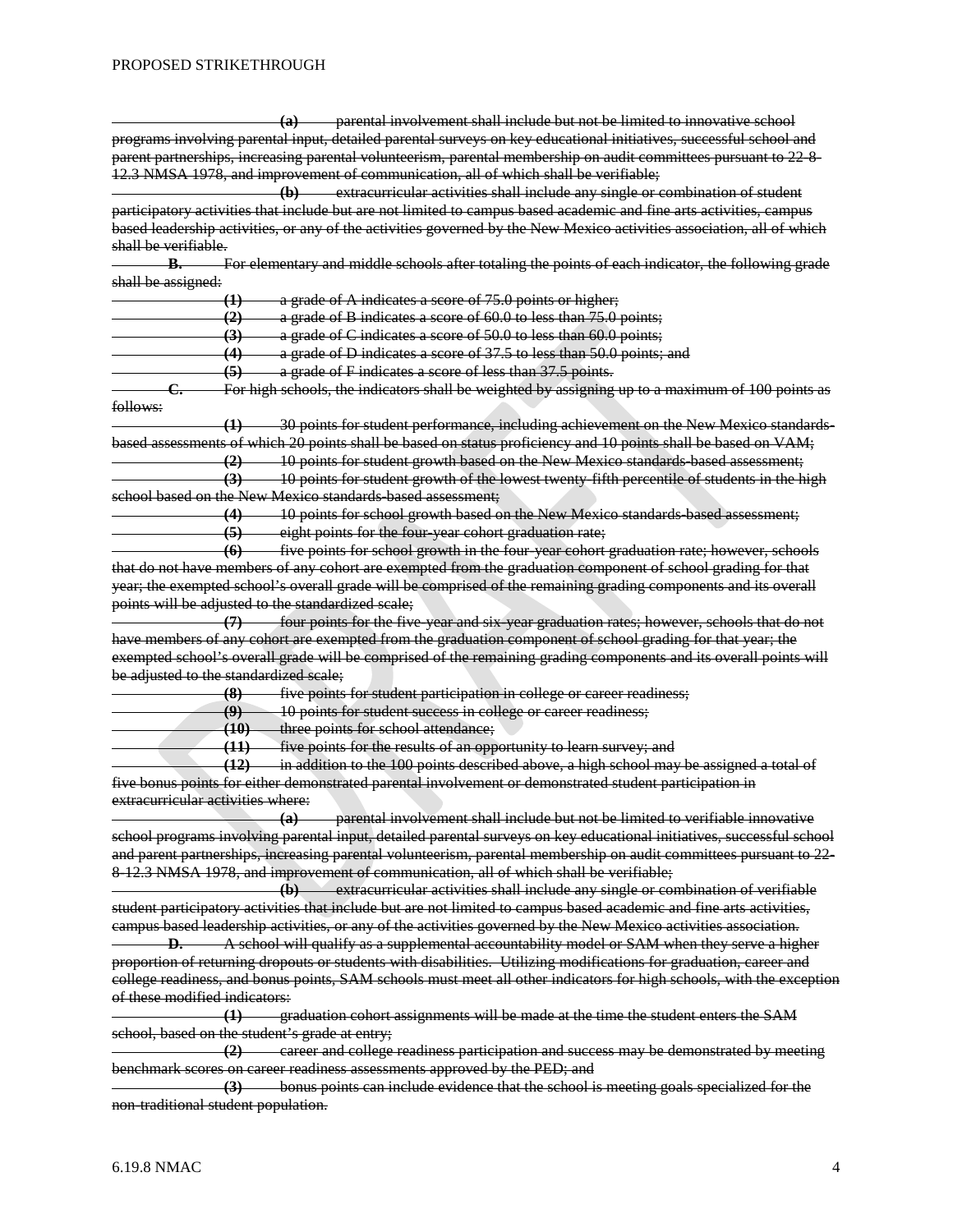**E.** For high schools after totaling the percentage scores and corresponding points of each indicator, the following grade shall be assigned:

**(1)** a grade of A indicates a score of 75.0 points or higher; **(2)** a grade of B indicates a score of 65.0 to less than 75.0 points; **(3)** a grade of C indicates a score of 50.0 to less than 65.0 points; **(4)** a grade of D indicates a score of 35.0 to less than 50.0 points; and **(5)** a grade of F indicates a score of less than 35.0 points.

**F.** To determine the participation rate, schools and districts must test ninety-five percent or more of students enrolled in tested grades, as well as ninety-five percent of those students in the lowest quartile. In the event that either all students tested or those in the lowest quartile comprise fewer than 40 students, participation will be averaged across the current and prior two years for that group. A school or district's failure to meet ninety-five percent in either all students tested or in the lowest quartile will result in their overall grade being reduced by one letter grade.

**G.** Despite the grading of public schools as established by this rule, any school that meets adequate yearly progress pursuant to the federal No Child Left Behind Act of 2001 during the 2011-2012 school year shall not be assigned a grade lower than a C. This consideration shall not be available in subsequent school years. [6.19.8.9 NMAC - N, 12/15/2011; A, 5/31/2012]

[The department maintains a school grading technical guide on its website, which can be accessed at <http://ped.state.nm.us/> and provides a description of the variables and formula used to determine school grading, as well as the assessments and measurements that can be used.]

## **6.19.8.10 PRIORITIZATION OF SCHOOL RESOURCES:**

**A.** As part of the annual budget approval process pursuant to Section 22-8-11 NMSA 1978, on or before July 1 of each year, the department shall ensure that a local school board or governing body of a charter school is prioritizing resources of a public school rated D or F toward proven programs and methods linked to improved student achievement until the public school earns a grade of C or better for two consecutive school years. **B.** To determine the prioritization of resources of a public school rated D or F, the department shall

examine any combination of:

**(1)** a school's core curricula in reading and mathematics;

**(2)** a school's intervention curricula in reading and mathematics;

**(3)** a school's current professional development activities for licensed staff including any efforts or plans to align that professional development to the school's deficiencies in reading and mathematics; **(4)** a school's educational plan for student success;

**(5)** the licensure and documented skill set of the school's teachers and administrators; any short cycle assessments administered by the school in reading or mathematics;

**(7)** any learning software used by the school to teach reading or mathematics;

**(8)** any district or PED data related to student proficiency in reading or mathematics, high school graduation rates, advanced placement courses, growth in high school graduation rates, and ACT, PSAT, SAT, PLAN, accuplacer, international baccalaureate or IB, or AP scores; and

**(9)** specific expenditures by the school related to teaching and assessing student proficiency in reading or mathematics; intervention programs under the state's RtI framework; alignment of curriculum, instruction and professional development to common core; alignment to cultural based education principles; and parental involvement.<br> **C.** The

**C.** The department shall recommend additional proven programs and methods to local school boards and charter school governing bodies that are linked to improved student achievement. Each local school board and charter school governing body shall carefully consider the implementation of one or more recommended program or method until their failing school earns a grade of C or better for two consecutive school years. If after two consecutive school years a school continues to earn a grade of F, the local school board and charter school governing body shall implement new proven programs or methods that will result in increased student achievement.

**D.** A local school board or charter school governing body choosing not to implement PED recommended proven programs or methods must demonstrate with student achievement data and in writing to the department that they have already identified and implemented a proven program or method linked to improved student achievement in reading and mathematics.

[6.19.8.10 NMAC - N, 12/15/2011; A, 5/31/2012]

#### **6.19.8.11 SMALL SCHOOL AND NON-ASSESSMENT CONSIDERATIONS:**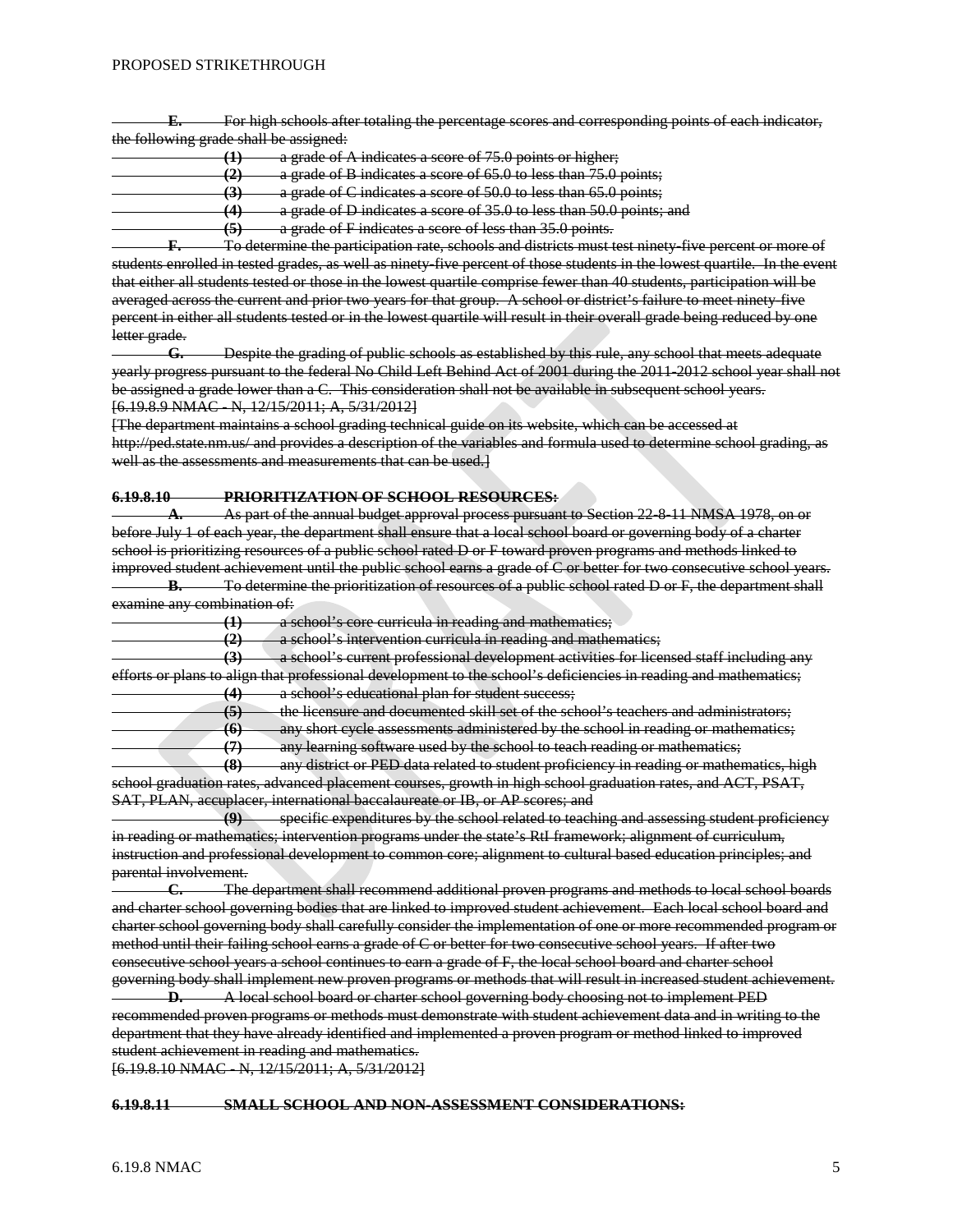**A.** A small school is a school with fewer than 30 students in the assessed grades. To calculate the school grade of a small school, the department shall where possible mitigate the impact of school size by using multiple years of data and consider the reliability of school estimates in calculations.

**B.** Schools such as kindergarten through grade two schools or ninth grade that are comprised of grades that are not included in the administration of standards-based assessments, shall be assigned the assessment data using a reconstituted student group of alumnae from that school in their first tested grade. If no alumnae exist, the school's feeder pattern will be used to assign a grade from the receiving school. If no feeder pattern exists, the school will be assigned the grade from the parent district.

[6.19.8.11 NMAC - N, 12/15/2011; A, 5/31/2012]

#### **HISTORY OF 6.19.8 NMAC: [RESERVED]**

## **TITLE 6 PRIMARY AND SECONDARY EDUCATION CHAPTER 19 PUBLIC SCHOOL ACCOUNTABILITY PART 8 GRADING OF PUBLIC SCHOOLS**

**6.19.8.1 ISSUING AGENCY:** Public Education Department, hereinafter the "department". [6.19.8.1 NMAC - Rp, 6.19.8.1 NMAC, 12/31/2018

**6.19.8.2 SCOPE:** This rule shall apply to all public schools in New Mexico. If any part or application of this rule is held invalid, the remainder of the rule or its application in other situations shall not be affected. [6.19.8.2 NMAC - Rp, 6.19.8.2 NMAC, 12/31/2018]

**6.19.8.3 STATUTORY AUTHORITY:** Sections 22-2-1, 22-2-2, and the A-B-C-D-F School Rating Act 22-2E-1 to 22-2E-4, 22-2C-4, 22-2C-5, and 22-2C-11 NMSA 1978. [6.19.8.3 NMAC - Rp, 6.19.8.3 NMAC, 12/31/2018]

**6.19.8.4 DURATION:** Permanent.

[6.19.8.4 NMAC - Rp, 6.19.8.4 NMAC, 12/31/2018]

**6.19.8.5 EFFECTIVE DATE:** December 31, 2018, unless a later date is cited at the end of a section. [6.19.8.5 NMAC - Rp, 6.19.8.5 NMAC, 12/31/2018]

**6.19.8.6 OBJECTIVE:** The purpose of this rule is to implement the A-B-C-D-F Schools Rating Act (Sections 22-2E-1 to 22-2E-4 NMSA 1978) and the New Mexico state plan under the Every Student Succeeds Act approved by the United States department of education in compliance with Section 1111 of the Elementary and Secondary Education Act as amended by the Every Student Succeeds Act to establish a consistent school accountability system for public schools. Additionally, this rule establishes criteria for rating public schools and provides options for students in failing schools. This rule provides for the identification of, and support for, struggling or failing schools and the prioritization of funding. [6.19.8.6 NMAC - Rp, 6.19.8.6 NMAC, 12/31/2018]

**6.19.8.7 DEFINITIONS:**

**A. "Chronic absenteeism"** means an indicator equal to the percentage of students who missed ten percent or more of school days in which they were enrolled during the school year.

**B. "College and career readiness" or "CCR"** means an indicator calculated for all high schools statewide, consisting of the following:

**(1)** the number of students who participated in CCR opportunities, as defined by the department, divided by the number of students in the four-year graduation cohort;

**(2)** the number of students who were successful in CCR opportunities, as defined by the department, divided by the number students who participated; and

**(3)** the number of students who are successful in institutions of higher education measured by at least one of the following:

- **(a)** remediation;
- **(b)** enrollment;
- **(c)** persistence; or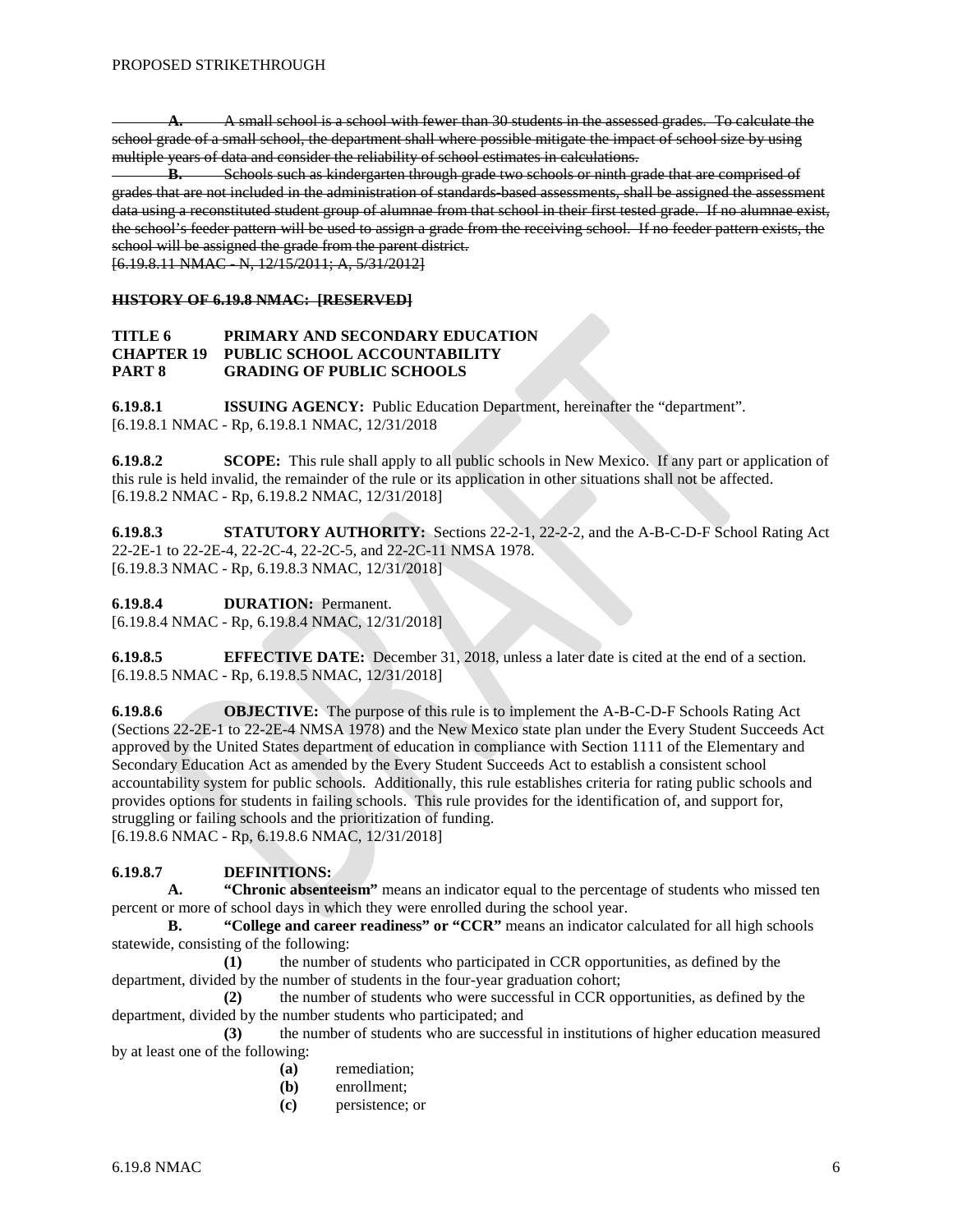**(d)** completion.

**C. "English learner" or "EL"** means a student whose first or heritage language is not English and who does not yet understand, speak, read, or write English at a level comparable to grade-level English proficient peers and native English speakers.

**D. "English learner progress"** means a growth-to-proficiency indicator of the acquisition of English language proficiency for EL students.

**(1)** Each EL has an annual English language growth-to-proficiency target that is based on the student's grade level at identification as an EL and the student's initial English language proficiency level on the department-approved English language proficiency assessment.

**(2)** English language growth-to-proficiency targets are a measure of the extent to which students should be gaining English language proficiency within five years as measured by the department-approved English language proficiency assessment.

**E. "Graduation growth"** means an indicator equal to the annual increase in the four-year cohort graduation rate based on the three most recent years of data.

**F. "Graduation rate"** means an indicator equal to the percentage of students in a cohort who earned a New Mexico diploma of excellence within a specified number of years, with the cohort assigned based upon firsttime entry into ninth grade.

**(1)** Four-year cohort graduation rate means the percentage of students in the four-year cohort who earned a New Mexico diploma of excellence within four years.

**(2)** Five-year cohort graduation rate means the percentage of students in the five-year cohort who earned a New Mexico diploma of excellence within five years.

**(3)** Six-year cohort graduation rate means the percentage of students in the six-year cohort who earned a New Mexico diploma of excellence within six years.

**G. "Index score"** means the score a school earns for each subgroup calculated using the same model as school grades using the indicators described in 6.19.8.8 NMAC that can be disaggregated by each of the following subgroups:

**(1)** economically disadvantaged students;

**(2)** students from major racial and ethnic groups;

**(3)** children with disabilities; and

**(4)** English learners.

**H. "Local education agency" or "LEA"** means a school district or a state-authorized charter school.

**I. "Proficiency"** means a student's score of proficient or above as defined by the department on the New Mexico statewide assessment.

**J. "Quartile" or "Q"** means the student's quartile status for school grading when calculating the following indicators:

**(1)** Q1 means the lowest-performing quartile of students, based on previous years' performance on the statewide assessment;

**(2)** Q2 means the second-lowest-performing quartile of students, based on previous years' performance on the statewide assessment;

**(3)** Q3 means the second-highest-performing quartile of students, based on previous years' performance on the statewide assessment; and

**(4)** Q4 means the highest-performing quartile of students, based on previous years' performance on the statewide assessment.<br> **K.** "School survey" means

**K. "School survey"** means an indicator of student and family engagement, educator collaboration and engagement, and other critical components for quality schools as measured by a survey addressing the following domains:

- **(1)** school climate;
- **(2)** rigorous expectations;
- **(3)** student-teacher relationships;
- **(4)** belonging; and
- **(5)** safety.

**L. "Statewide assessment"** means the collection of instruments administered annually that assess student academic performance and students' progress toward meeting New Mexico content standards in kindergarten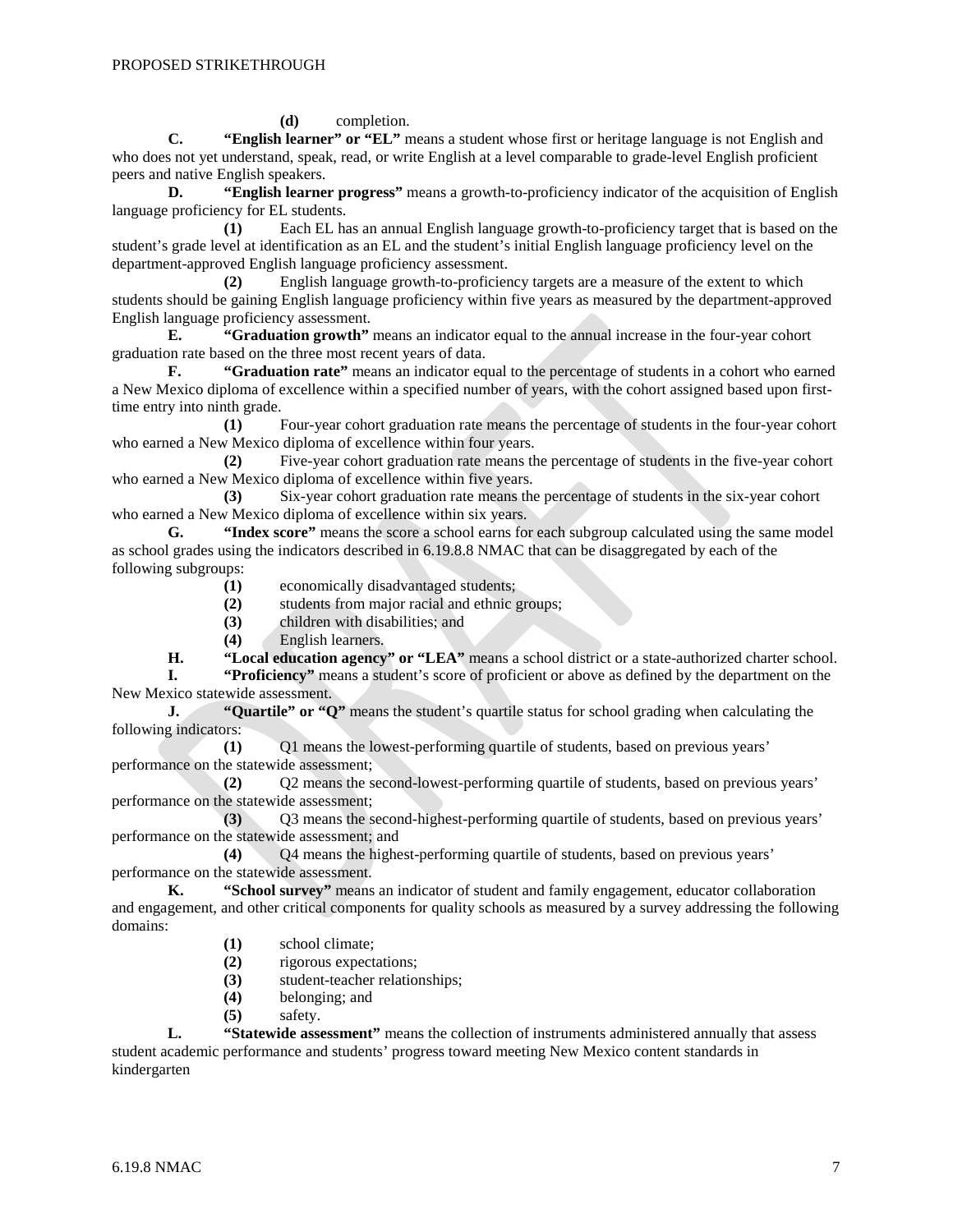**M. "Student growth"** means an indicator of the extent to which students are increasing their mastery of state content standards as measured by the New Mexico statewide assessment in kindergarten and grades one through 12.

**N. "Student proficiency"** means an indicator equal to the percentage of students who were proficient or above in the current reporting year.

**O. "Student STEM readiness"** means an indicator of student proficiency on the statewide assessment for science.

**P. "Supplemental accountability model school" or "SAM school"** means any public school in which, based on the fortieth day reporting, fifty percent or more of the student population is:

- **(1)** age 19 or older; or
- **(2)** non-gifted students who qualify for level C or level D special education.

[6.19.8.7 NMAC - Rp, 6.19.8.7 NMAC, 12/31/2018]

### **6.19.8.8 REQUIREMENTS:**

**A.** Public schools shall earn a letter grade of either A, B, C, D, or F annually pursuant to Sections 22- 2E-1 to 22-2E-4 NMSA 1978, A-B-C-D-F Schools Rating Act.

**B.** Elementary and middle schools shall earn grades based on the following indicators:

**(1)** student proficiency in English language arts and mathematics, as determined by New Mexico's statewide assessment;

- **(2)** student STEM readiness;
- **(3)** student growth;
- **(4)** chronic absenteeism;
- school survey; and
- **(6)** English learner progress.
- **C.** High schools shall earn grades based on the following indicators:

**(1)** student proficiency in English language arts and mathematics, as determined by New

Mexico's statewide assessment;

- **(2)** student STEM readiness;
- **(3)** student growth;
- **(4)** chronic absenteeism;
- **(5)** school survey;
- **(6)** college and career readiness;
- **(7)** graduation rate; and
- **(8)** English learner progress.
- **D.** The department shall annually publish disaggregated school grading data on its website.<br>**E.** Pursuant to Section 22-2E-4 NMSA 1978 and any applicable federal law, the parent of a

**E.** Pursuant to Section 22-2E-4 NMSA 1978 and any applicable federal law, the parent of a student enrolled in a public school rated F for two of the last four years has the right to transfer the student in the same grade to any public school in the state not rated F or the right to have the student continue schooling by means of distance learning offered through the statewide or a local cyber academy. The school district or charter school in which the student was enrolled is responsible for the cost of distance learning. Enrollment policies shall align with the requirements outlined in Section 22-1-4 NMSA 1978 and applicable state charter law and shall prioritize the lowest achieving, low income students, as determined by the school district or charter school.

**F.** The transfer of any student pursuant to the A-B-C-D-F Schools Rating Act, Section 22-2E-2 NMSA 1978 shall be conducted pursuant to the open enrollment provisions of Section 22-1-4 NMSA 1978, provided that no school district or charter school shall adopt enrollment policies that exclude the enrollment of a student from a school rated F for two of the last four school years, and provided further that students seeking to enroll in a charter school must participate in that school's lottery unless the school has not exceeded its enrollment limit. The enrollment procedures set forth in Section 22-8B-4.1 NMSA 1978 shall apply. The sending school district, excluding state-authorized charter schools, shall be responsible for the transportation and transportation cost of a student who transfers to another school within the same district even if that school is outside of the student's attendance zone.

[6.19.8.8 NMAC - Rp, 6.19.8.8 NMAC, 12/31/2018]

### **6.19.8.9 DETERMINATION OF A SCHOOL'S GRADE:**

**A.** Elementary and middle schools can earn up to a maximum of 100 points as follows: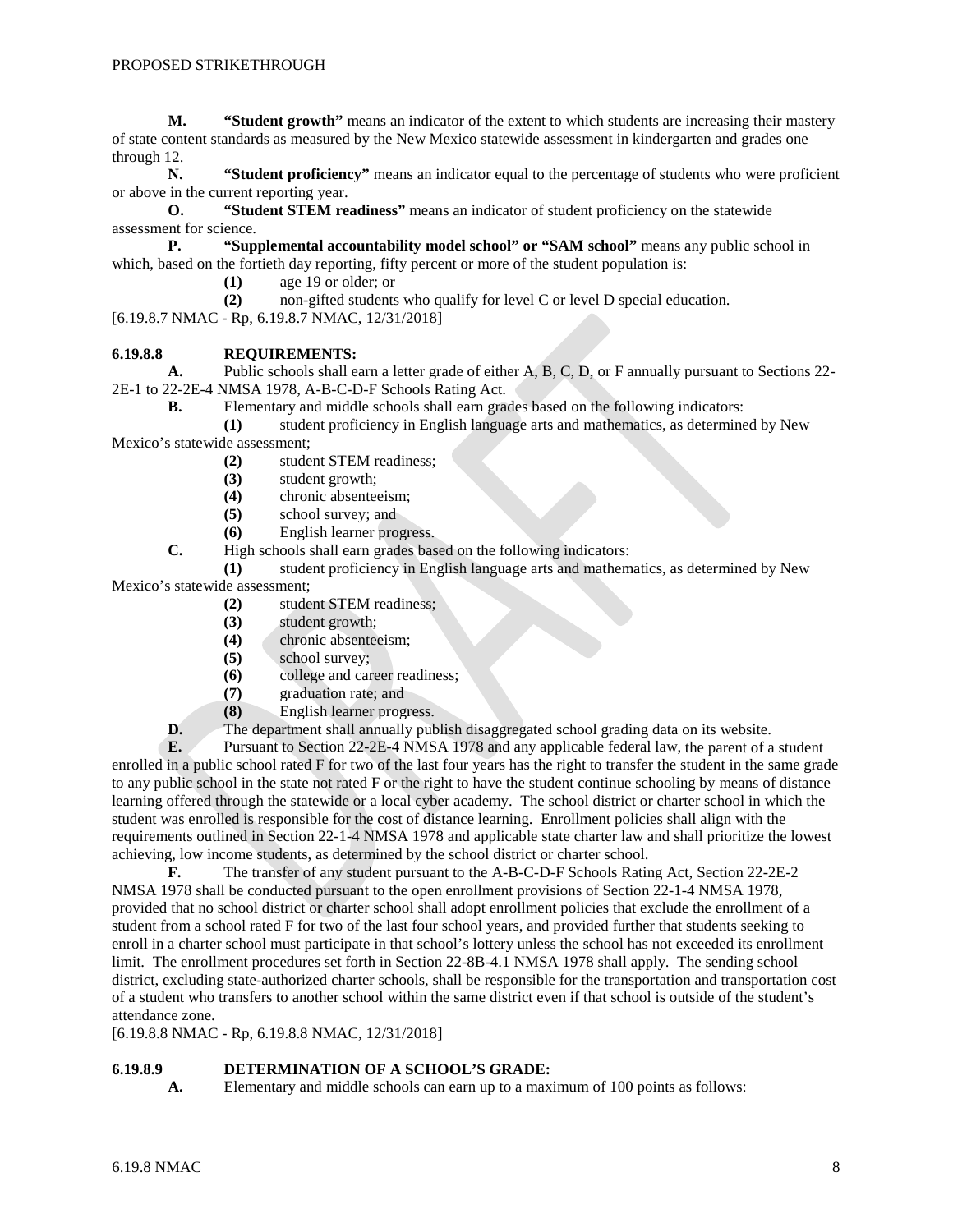**(1)** 33 points for student proficiency in English language arts and mathematics as determined by New Mexico's statewide assessment;

- **(2)** five points for student STEM readiness;
- **(3)** 42 points for student growth, as calculated in the following manner:
	- **(a)** five points for Q4;
		- **(b)** 12 points for Q2 and Q3; and
	- **(c)** 25 points for Q1;
- **(4)** five points for chronic absenteeism;
- **(5)** five points for school survey; and
- **(6)** 10 points for English learner progress.
- **B.** High schools can earn up to a maximum of 100 points as follows:

**(1)** 25 points for student proficiency in English language arts and mathematics, as determined by New Mexico's statewide assessment;

- **(2)** five points for student STEM readiness;
- **(3)** 30 points for student growth, calculated in the following manner:
	- **(a)** five points for Q4
	- **(b)** 10 points for Q2 and Q3; and
		- **(c)** 15 points for Q1;
- **(4)** five points for chronic absenteeism;
- **(5)** five points for school survey;

**(6)** 12 points for college and career readiness, with the greatest weight assigned to the percentage of successful students as outlined in Paragraph (2) of Subsection B of 6.19.8.7 NMAC.

- **(7)** 13 points for graduation rate, calculated in the following manner:
	- **(a)** six points for the four-year rate;
	- **(b)** two points for the five-year rate;
	- **(c)** one point for the six-year rate; and
	- **(d)** four points for growth in the four-year rate; and
- **(8)** five points for English learner progress.

**C.** All enrolled students in eligible grades and courses, as determined by the department, must be assessed with the appropriate state assessment, including the state-approved alternate assessment when applicable. The benchmark for participation in the statewide assessment is ninety-five percent of all eligible students. Schools that fail to meet the minimum of ninety-five percent in either English language arts or mathematics shall have their letter grade reduced by one letter.

[6.19.8.9 NMAC - Rp, 6.19.8.9 NMAC, 12/31/2018]

# **6.19.8.10 PRIORITIZATION OF RESOURCES:**

A. As part of the annual budget approval process pursuant to Section 22-8-11 NMSA 1978, on or before July 1 of each year, the department shall ensure that a local school board or governing body of a charter school is prioritizing resources of public schools identified pursuant to 6.19.8.11 NMAC.

**B.** Expenditures for instruction, student support services, instructional support services, and compensation and benefits for school principals designated as the 1000, 2100, 2200, and 2400 functions, respectively, in fund 11000 of the department's chart of accounts for expenditures shall be reported by the department every two years and posted on the department website. Published reports shall include the school grade earned for the three most recent years.

[6.19.8.10 NMAC - Rp, 6.19.8.10 NMAC, 12/31/2018]

**6.19.8.11 SCHOOL IDENTIFICATION AND INTERVENTIONS:** The department shall identify schools for comprehensive support and improvement (CSI), targeted support and improvement (TSI), and more rigorous interventions (MRI).

**A. CSI identification.** A school shall be identified as a CSI school if the school:

**(1)** is in the lowest performing five percent of Title I schools in New Mexico as identified by the overall score earned on the school grading report card as defined in 6.19.8.9 NMAC;

**(2)** has a four-year graduation rate less than or equal to 66 and two-thirds percent for two of the past three years; or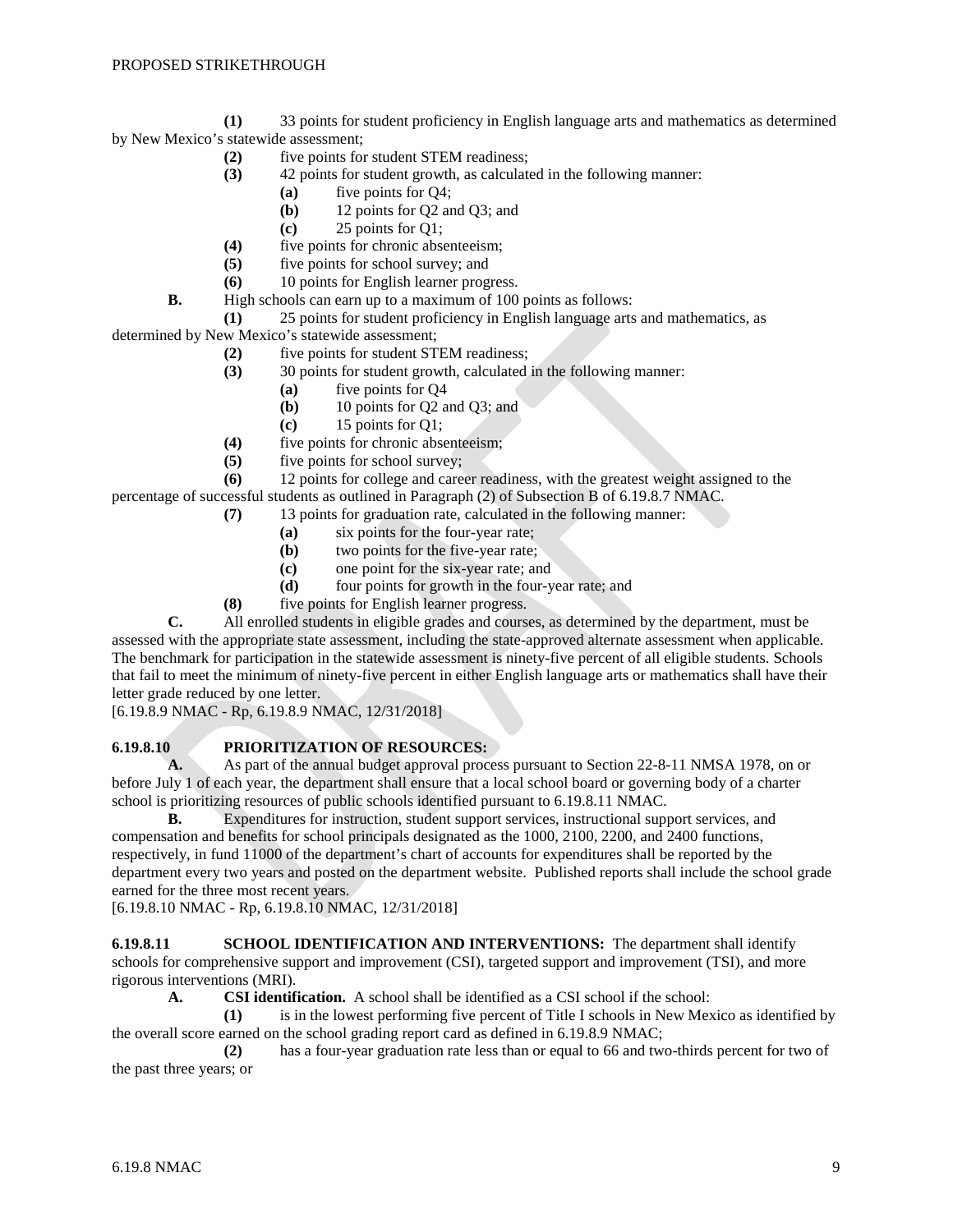**(3)** is a Title I school that was previously identified for TSI due to low performing student subgroups that has not demonstrated sufficient improvement after three years in that status by meeting the exit criteria.

**B. CSI exit criteria.** CSI status has a three-year implementation timeline. An identified CSI school is expected to exit CSI status within three years of being identified. Exiting CSI status shall occur under the following conditions:

**(1)** for schools identified for being among the bottom five percent of Title I schools:

**(a)** improving the school grading overall score so that it is above the same overall score used to identify the lowest-performing five percent of Title I schools as described in Paragraph (1) of Subsection A of 6.19.8.11 NMAC; or

**(b)** by earning a grade of "C" or better;

**(2)** for high schools identified due to low graduation rates, the school must improve their four-year graduation rate to be above 66 and two-thirds percent; or

**(3)** for Title I schools previously identified as TSI schools with low-performing subgroups, the school must improve the index scores of all low-performing subgroups so the index scores for all subgroups are above the same score used to identify schools with low-performing subgroups as described in Subsection C of 6.19.8.11 NMAC.

**C. TSI identification.** A school shall be identified as a TSI school if one or more subgroups have an index score at or below the performance of all students at any of the lowest-performing five percent of Title I schools as defined in Paragraph (1) of Subsection A of 6.19.8.11 NMAC.

**D. TSI exit criteria.** Schools with one or more low-performing subgroups shall exit TSI status at any time when the school improves the index scores of all low-performing subgroups so the index scores for all subgroups are above the same score used to identify schools with low-performing subgroups as described in Subsection C of 6.19.8.11 NMAC.

**E. MRI identification.** A school shall be identified as an MRI school under one of the following conditions:

**(1)** the school has been not exited CSI status in three years after identification; or

**(2)** the school has earned four or more consecutive school grades of F.

**F. MRI plans.** Once identified as an MRI school, LEAs shall be required to identify and submit a plan falling under one of the following categories:

- **(1)** closure;
- **(2)** restart;

**(3)** champion and provide choice: champion a range of choices in an open system that focuses on new approaches to learning, one that keeps individual students at the center of accessing options that best support their learning path. There shall be clear evidence that choice has been championed for the affected students; and

**(4)** significantly restructure and redesign:

- **(a)** The school shall change the vision and systems at a school by:
	- **(i)** extending instructional time;
	- **(ii)** significantly changing staffing to include only educators earning highly

effective ratings and above; and

- **(iii)** adopting state-selected curriculum approaches.
- **(b)** The school may implement personalized learning models for all students.

**(5)** The department shall provide additional guidance on the categories outlined in

Paragraphs (1) through (4) of Subsection F of 6.19.8.11 NMAC.

**G. MRI plan approval.** If the district refuses to identify a more rigorous intervention in which to participate, the department will select the intervention for the school. The department reserves the right to approve or deny any MRI plan chosen and developed by an LEA.

**H. MRI exit criteria.** An identified MRI school shall exit in compliance with its approved plan if:

**(1)** the school has earned a "C" or better; or

**(2)** the school has improved its school grading overall score such that it is above the same overall score used to identify the lowest-performing five percent of Title I schools as described in Paragraph (1) of Subsection A of 6.19.8.11 NMAC.

[6.19.8.11 NMAC - Rp, 6.19.8.11 NMAC, 12/31/2018]

### **6.19.8.12 SUPPLEMENTAL ACCOUNTABILITY MODEL:**

6.19.8 NMAC  $10$